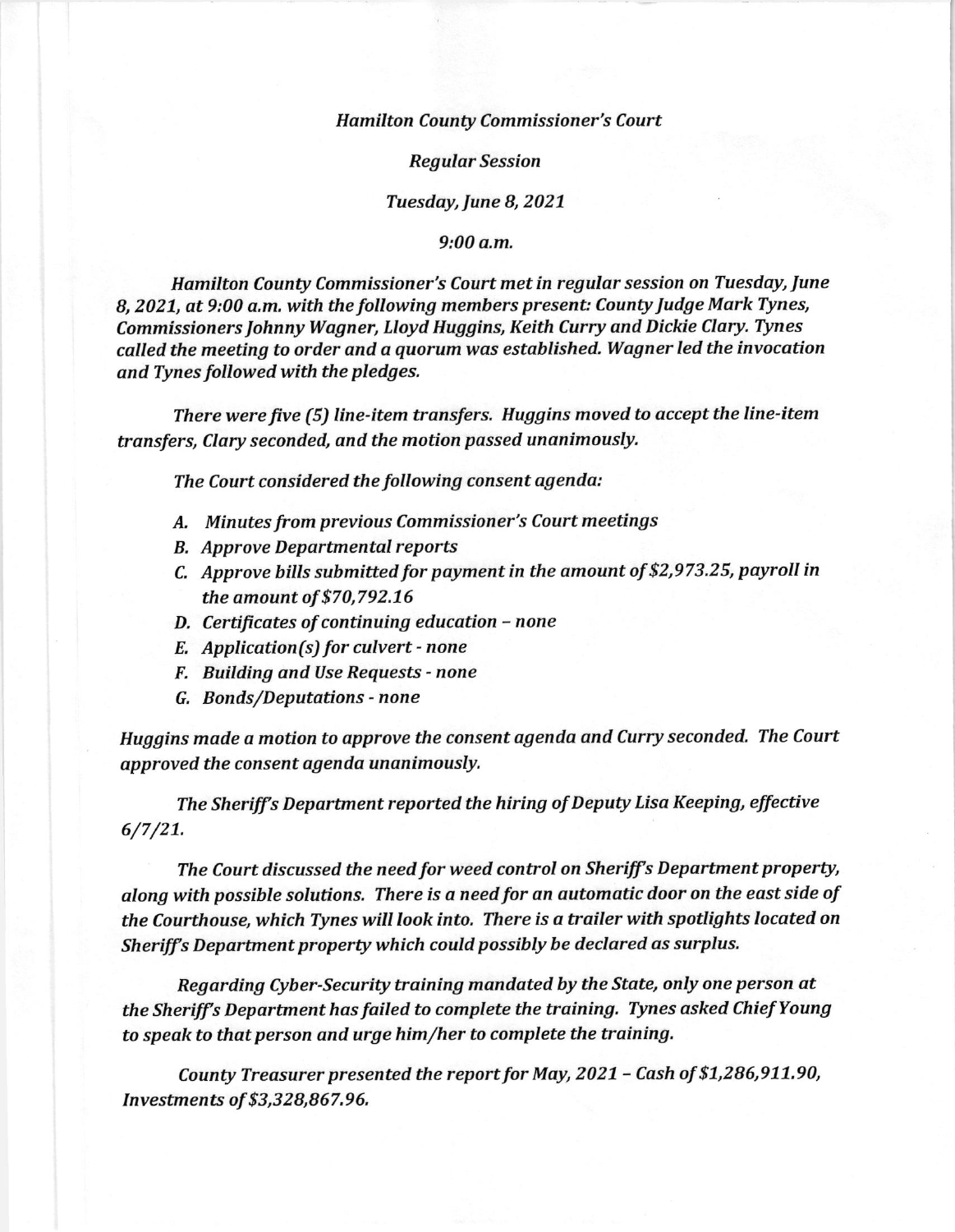CFO Kent Reeves discussed property tax collections and a possible need for the preparation of a report by an outside firm. He also reported the receipt of CTIF grant funds.

Huggins reported the need to request an extension to finish the cR 235 FalI Creek Bridge Equivalent Match Project, due to weather delays. Huggins moved for the extension request, Curry seconded, and the Court approved the motion unanimously.

Tynes reported that the TXDOT County Road Inventory report had been submitted,

Huggins is to head a task force exploring answers to the Hamilton County Emergency Communications system. The task force will consist of Commissioner Huggins, Chief Robert Young of the Sheriff's Department, Patrick Cobb of EMS, Brandon Gomez of the Combined Fire Departments, Officer Ashmore of the Hico Police Department, and a representative of the Hamilton Police Department, as yet unnamed. The first priority will be to determine the best vendor to completely overhaul the emergency communications system. This determination will be implemented soon. The Court is looking for funds from the American Rescue PIan Act 2027 to fund the overhaul. At this date, all the requirements for application have been completed and submitted, and the funds should arrive soon. Upon arrival, the funds will be placed in a special Grant Fund, awaiting determination by the task force.

Huggins has read the 757-page ARPA bill and has reached the conclusion that the emergency communications sysrem overhaul would qualify and be approved for the funds. CIary urged the Court to prepare a Resolution, outlining all reasoning and steps taken to reach that conclusion, The same reasoning would also be noted in the budget as a "Potential Grant." This grant by the ARPA would require an external audit.

The Court discussed items in the proposed 2027-2022 budget:

- A. The proposed budget calendar follows the Texas Government Code
- B. There is a need for a special meeting of the Court for September 7, 2021, with public hearings to follow
- C. Court will rely on the Appraisal District for tax rate upon which the budget will be prepared
- D. Rise in health insurance costs for County employees will be addressed, due to an increase of over 11%; and other solutions will be explored
- E. Court will check into a Health Savings Account from TAC, or possibly selfinsuring deductible costs, if considering raising deductibles
- F, Tax revenues are up; County Clerk revenues are up; District Court revenues are down; Justice Court revenues are down